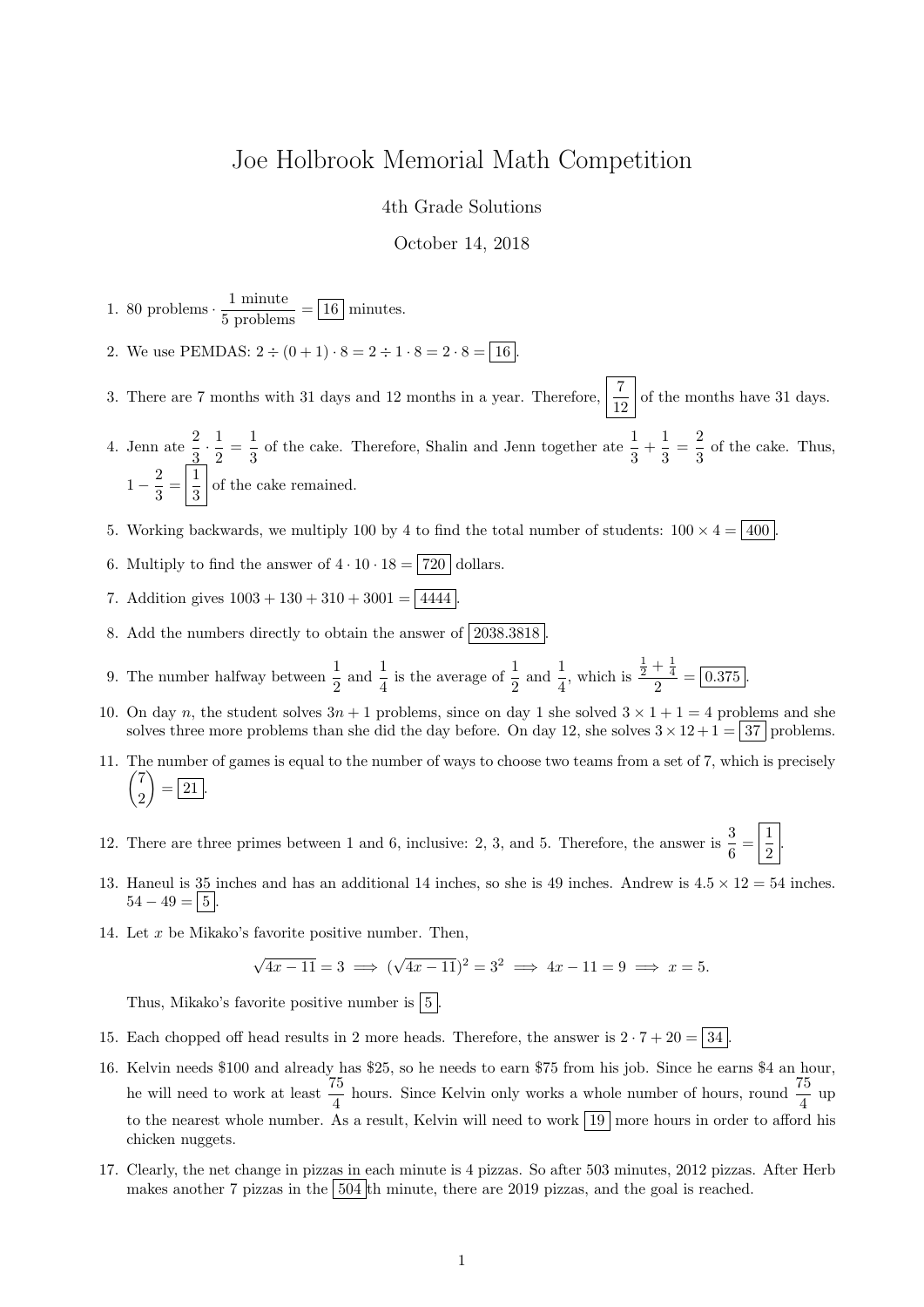- 18. The factors of 2018 are 1, 2, 1009, and 2018. Thus, the sum of the divisors of 2018 is  $1+2+1009+2018$ 3030. The prime factorization of 2019 is  $3^1.673^1$ . Thus, 2019 has 4 factors. The answer is  $3030-4 = 3026$ .
- 19. The straight path from home to school is the hypotenuse of a right triangle with legs 8 and 15. Using the Pythagorean theorem, the hypotenuse has a length of  $\sqrt{8^2 + 15^2} = 17$ . If he walked west then south, Jason would walk 23 meters, so Jason would walk  $23 - 17 = 6$  meters less if he just walked in a straight path from home to school.
- 20. Since 2019 is odd, it cannot be the sum of two odd prime numbers. Therefore,  $2019 = 2 + 2017$  is the only possibility, and there is exactly  $|1|$  way.
- 21. We should only consider the ages of the children who are three years old or older. These ages are 3, 4, 7, 8, 9, 11, and 12. Through inspection, we conclude that the median of this set is  $|8|$ .
- 22. From the formula, we have

$$
2 \star 1 = 5(2) + 3(1) + 1 \star 1 = 23 \implies 2 \star 2 = 5(2) + 3(2) + 2 \star 1 = \boxed{39}.
$$

- 23. Initially, 180 Starbursts are pink and 420 are not pink. When one removes pink Starbursts only, the number of Starbursts which are not pink remains fixed at 420. If the number of not-pink Starbursts is to account for 80% of the bag after the removal, then there must be a total of  $\frac{420}{0.8} = 525$  Starbursts at the end of the procedure. Hence, 75 pink Starbursts must be removed.
- 24.  $1000000^2 < 1234567^2 < 2000000^2$ . Since both  $1000000^2$  and  $2000000^2$  have 13 digits,  $1234567^2$  also has | 13 digits.
- 25. Initially, it may appear that repeatedly multiplying by 2 at the outset gives the optimal number of operations. Using this strategy, the sequence is 2, 4, 8, 16, 32, 33, 34, 35. However, this strategy requires the addition of three 1s. Instead, we can add 1 before the last multiplication by 2, yielding 2, 4, 8, 16, 17, 34, 35. Thus, a minimum of  $\vert 6 \vert$  operations are needed.
- 26. For  $n \geq 2$ , the probability that domino n is knocked over is  $\frac{n}{n+1}$ . Furthermore, for  $n \geq 2$ , domino n cannot be knocked over unless domino  $n-1$  is knocked over. Therefore, the answer is  $\frac{2}{3} \cdot \frac{3}{4}$  $\frac{3}{4} \cdots \frac{2018}{2019}$  $rac{2010}{2019}$  =

$$
\frac{2}{2019}
$$

.

- 27. The sum of Andrew's scores on the five tests he has taken is  $94 \cdot 5 = 470$ . In order to receive an average of 95 across all six tests, the sum of his scores on the six tests must be at least  $6 \cdot 95 = 570$ . Therefore, he must receive a score of  $570 - 470 = |100|$  on his sixth test.
- 28. The least common multiple is  $100 = 2^2 \cdot 5^2$ . Since 4 has no factors of 5, x must be a multiple of  $5^2 = 25$ . We see that the only multiples of 25 that are factors of 100 are 25, 50, 100. All of these work, so the sum is  $|175|$
- 29. Notice that the number of minutes it takes Andrew to write each problem forms an arithmetic sequence with first term 1 and common difference 1. Using the formula for the sum of an arithmetic sequence, we obtain an answer of  $\frac{10 \cdot 11}{2} = 55$  minutes. Alternate Solution: Note that Andrew spends a total of  $1 + 2 + 3 + \ldots + 10$  minutes writing the ten problems. Since the sum of the first n positive integers is  $n(n+1)$  $\frac{+1}{2}$ , the answer is  $\frac{10 \cdot 11}{2} = 55$ .
- 30. By the problem constraints, the numbers not divisible by 3 must form a contiguous block (the number of factors of 3 is nonincreasing). Similarly, the numbers with one factor of 3 and the numbers with two factors of 3 each form contiguous blocks. Finally, each block must be increasing, so we get the answer,  $(9, 3, 6, 12, 4, 8)$
- 31. First, note that the number of people in the room must be divisible by 40. Let the number of the people in the room equal to  $40k$ , for some positive integer k. Then exactly  $25k$  people like chocolate and exactly 24k people like vanilla. This means at least  $24k + 25k - 40k = 9k$  people like both (if any fewer liked both, then the total number of people would exceed  $40k$ ). Thus, the smallest number of people who like both chocolate is  $\boxed{9}$ , achieved when  $k = 1$ . In this case, 9 people like both chocolate and vanilla, 16 only like chocolate, and 15 only like vanilla.